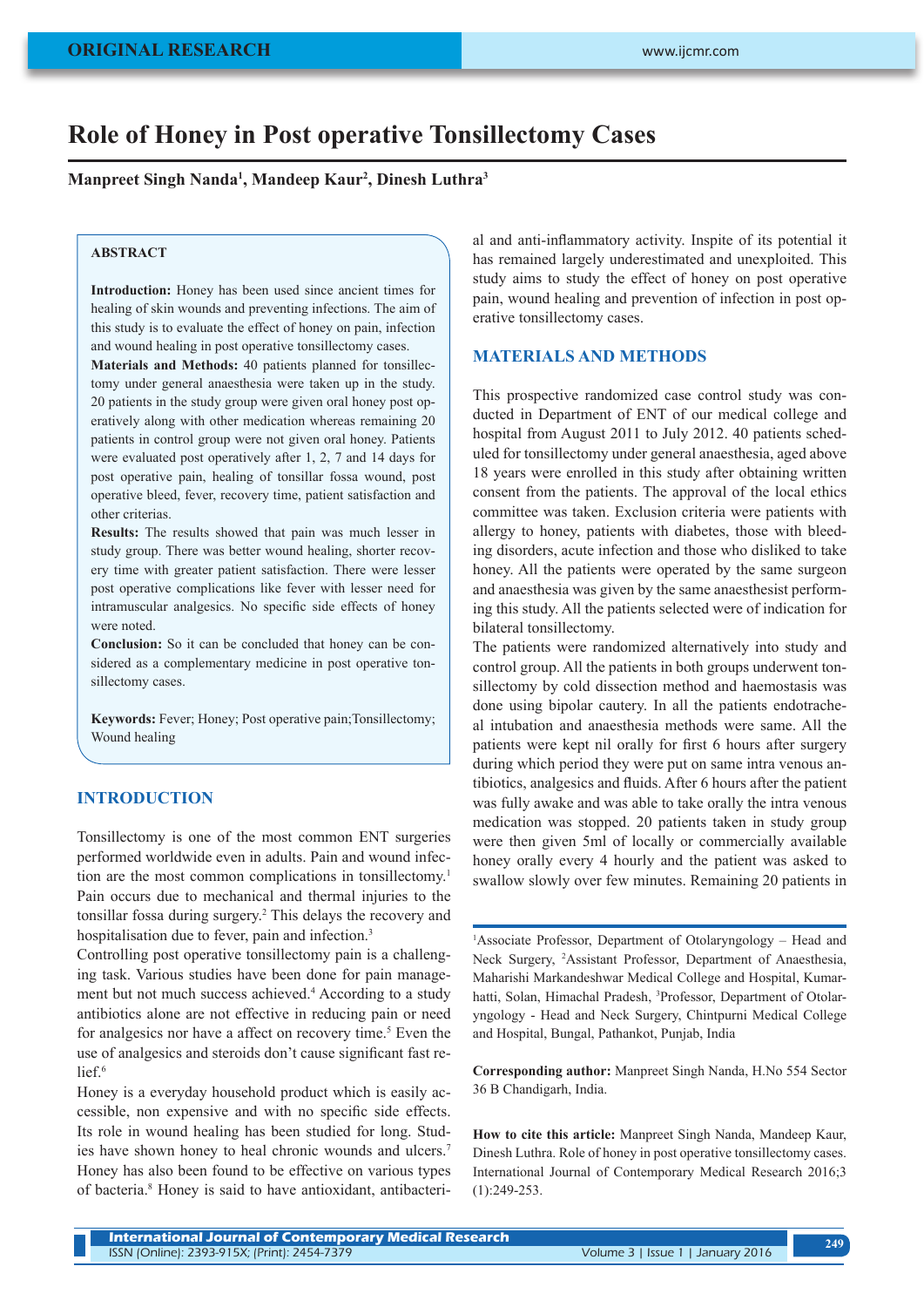control group were not given honey. All the patients in both groups were put on same oral antibiotics, analgesics and povido iodine hydrogen peroxide gargles. The above treatment was given for 2 weeks post operatively. All the patients were discharged 48 hours after surgery and were asked to come for regular follow up.

The patients were assessed post operatively after 24 hours, 48 hours, 1 week and 2 weeks after surgery. The assessment points were –

- 1. The patient satisfaction was assessed according to LIK-ERT SCALE as  $1$  – completely comfortable,  $2$  – very comfortable, 3 – slightly comfortable, 4 – uncomfortable and 5 – very uncomfortable at each assessment.
- 2. The patients were assessed for pain in throat at each assessment.
- 3. The patients were assessed for fever, bleeding from operated site, burning sensation in throat at each assessment.
- 4. The tonsillar fossa was examined for degree of epitheliazation (wound healing) at each assessment.
- 5. The patients were assessed for need for intra muscular analgesics during first 48 hours post operatively.
- 6. The patients in study group were enquired about any systemic side effect or complication on taking honey.

### **RESULTS**

Forty patients who gave consent were enrolled in this study. All the patients underwent tonsillectomy under general anaesthesia. Data was collected on all patients. All the patients

| Age Group (years)                             | Male | Female | Total |  |  |  |
|-----------------------------------------------|------|--------|-------|--|--|--|
| $18 - 30$                                     | 10   |        | 23    |  |  |  |
| $31 - 50$                                     |      |        |       |  |  |  |
| 51 plus                                       |      |        |       |  |  |  |
| Total                                         |      | 23     |       |  |  |  |
| <b>Table-1:</b> Age and Sex wise distribution |      |        |       |  |  |  |

were above the age of 18 years. The majority of patients were in the younger age group (58%). 3 patients were above the age of 50 years. There was a slight female predominance among the patients undergoing tonsillectomy 1:1.35. (Table 1)

Regarding the indication for tonsillectomy, majority of patients had recurrent tonsillitis (85%). The other indication was obstructive sleep apnoea (OSA) seen in 6 patients. (Figure 1)

20 patients taken in study group were given 5ml of locally or commercially available honey orally every 4 hourly and the patient was asked to swallow slowly over few minutes. Remaining 20 patients in control group were not given honey. All the patients in both groups were put on same oral antibiotics, analgesics and povido iodine hydrogen peroxide gargles. The above treatment was given for 2 weeks post operatively. The patients were assessed post operatively after 24 hours, 48 hours, 1 week and 2 weeks after surgery.

Post operative throat pain was almost same in both groups at the end of 24 hours. It was lesser in study group after 48 hours and after 1 week post operatively. After 48 hours only 2 patients (10%) had severe pain in the study group using honey as compared to 5 patients (25%) in control group. Pain was almost same in both groups at the end of 2 weeks post operatively. (Table 2)

Regarding need for intramuscular analgesics during hospital stay post operatively it was calculated from the time patient started taking orally (6 hours after surgery). It was found the need was almost same between 6 to 24 hours post operatively in both groups. But the need for intramuscular analgesics was much lesser in study group using honey (10%) as compared to control group (30%). (Figure 2)

Wound epitheliazation was graded according to classification given by Ozlugedik.<sup>9</sup> It was found that wound healing was much faster in study group using honey rather than control group. 5 patients (25%) and 15 patients(75%) had complete wound healing at the end of 1 week and 2 weeks respectively

| Pain                                                      | 24 hours post op |                | 48 hours post op |         | 1 week post op |         | 2 weeks post op |                |
|-----------------------------------------------------------|------------------|----------------|------------------|---------|----------------|---------|-----------------|----------------|
|                                                           | <b>Study</b>     | <b>Control</b> | <b>Study</b>     | Control | <b>Study</b>   | Control | <b>Study</b>    | <b>Control</b> |
|                                                           | group            | group          | group            | group   | group          | group   | group           | group          |
| No pain                                                   |                  |                |                  |         | ∣າ             |         | 20              |                |
| Mild pain (occasional)                                    |                  |                |                  |         |                |         |                 |                |
| Moderate pain (tolerable)                                 | 10               |                | 10               |         |                |         |                 |                |
| Severe pain (intolerable)                                 |                  |                |                  |         |                |         |                 |                |
| <b>Table-2:</b> Post operative throat pain in both groups |                  |                |                  |         |                |         |                 |                |

| Wound epitheliazation                                       | 24 hours post op |         | 48 hours post op |         | 1 week post op |         | 2 weeks post op |         |
|-------------------------------------------------------------|------------------|---------|------------------|---------|----------------|---------|-----------------|---------|
| <b>Staging</b>                                              | <b>Study</b>     | Control | <b>Study</b>     | Control | <b>Study</b>   | Control | <b>Study</b>    | Control |
|                                                             | group            | group   | group            | group   | group          | group   | group           | group   |
| Stage I (No epitheliazation)                                | 16               |         |                  | 15      |                |         |                 |         |
| Stage II $(\leq 30\%$ epitheliazation)                      |                  |         |                  |         |                |         |                 |         |
| Stage III $(30 - 75\%$ epitheliazation)                     |                  |         |                  |         |                |         |                 |         |
| Stage IV $($ >75% epitheliazation)                          |                  |         |                  |         |                |         |                 |         |
| Stage V (complete epitheliazation)                          |                  |         |                  |         |                |         | 15              | 12      |
| <b>Table-3:</b> Post operative wound healing in both groups |                  |         |                  |         |                |         |                 |         |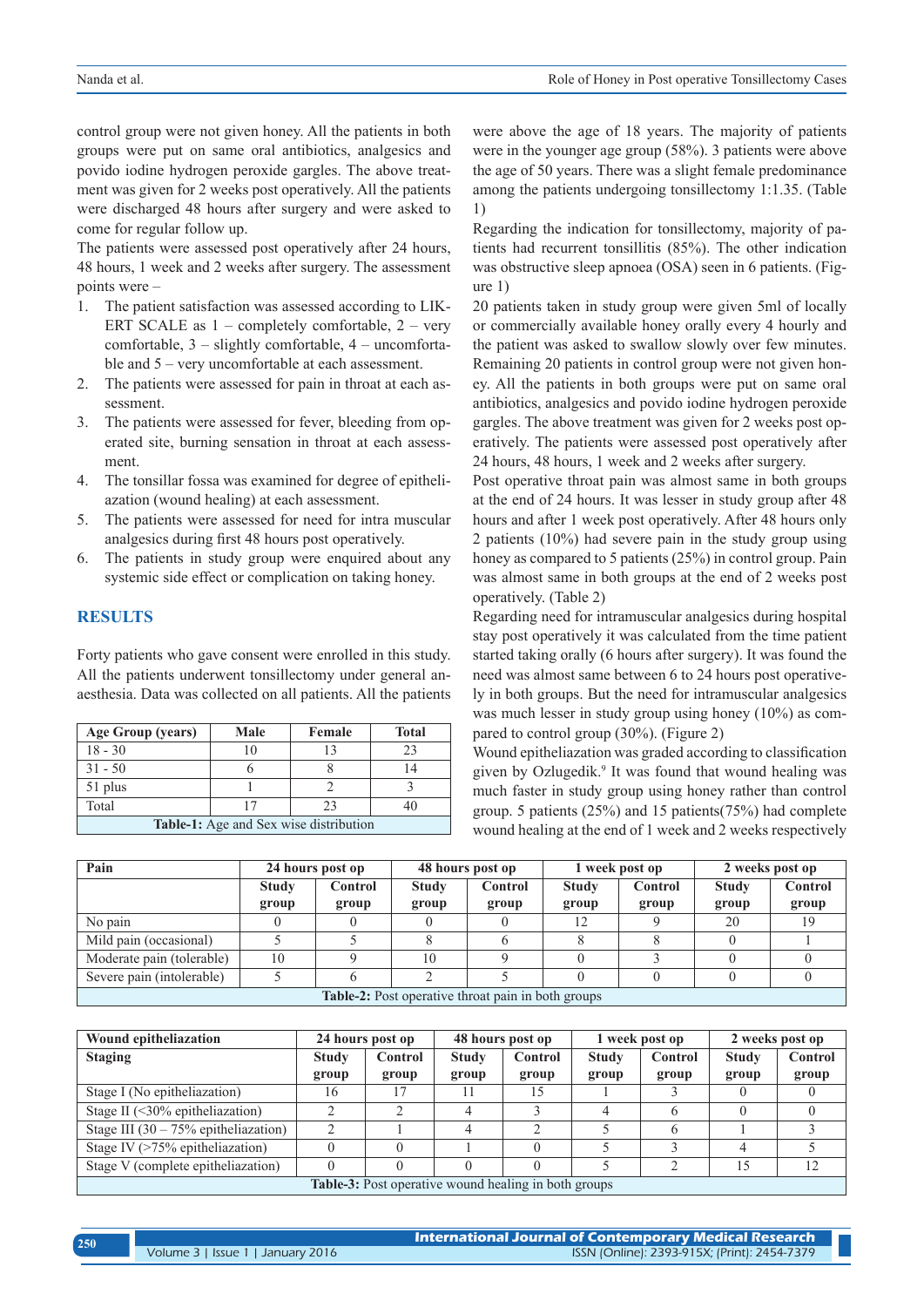| Complication                                |                         | <b>Upto 24 hours</b> | 24 - 48 hours |         |  |  |  |
|---------------------------------------------|-------------------------|----------------------|---------------|---------|--|--|--|
|                                             |                         | post op              | post op       |         |  |  |  |
|                                             | <b>Study</b><br>Control |                      | <b>Study</b>  | Control |  |  |  |
|                                             | group                   | group                | group         | group   |  |  |  |
| Post op bleed                               |                         |                      |               |         |  |  |  |
| Fever                                       |                         |                      |               |         |  |  |  |
| Table-4: Complications due to tonsillectomy |                         |                      |               |         |  |  |  |



**Figure-1:** Indication for tonsillectomy





in study group as compared to only 2 patients (10%) and 12 patients (60%) in control group respectively. (Table 3) Regarding complications due to tonsillectomy, none of the patients in both groups had any incidence of post operative bleeding. The incidence of fever was much lesser in study group at the end of 48 hours post operatively. (Table 4) Patient satisfaction was higher in study group using honey as compared to control group at the end of 48 hours and 1 week. It was almost same at the end of 2 weeks.

Regarding side effects of honey no side effect or allergic reaction to honey was noted in the study group using honey.

### **DISCUSSION**

The efficacy of honey in reducing post operative morbid-

ity after tonsillectomy was investigated in this study. This study aimed to study the role of honey in controlling pain, infection and other complications and fastening the process of wound healing in post operative tonsillectomy cases. The study also aimed to study any side effects of honey if any.

We have used commercially or locally available honey for this purpose. Our study included only adult patients to remove any error while noting subjective results like post operative pain and patient satisfaction.

Tonsillectomy is one of the most common ENT surgeries performed worldwide including India since ages. The most common indications of tonsillectomy according to literature available are recurrent tonsillitis, obstructive sleep apnoea, tonsillar abscess and lymphoma.10 In our study also we found recurrent tonsillitis to be the most common indication followed by obstructive sleep apnoea (Figure 1). Regarding the incidence of tonsillitis according to Thorp et al the incidence is more common in females than in males and in younger age group.11 Similar results were obtained in our study showing female predominance and more incidence in younger age group (Table 1).The most common morbidities after tonsillectomy are bleeding, pain, oedema and poor oral intake.<sup>12</sup> Controlling pain post tonsillectomy is a challenging task. Pain after tonsillectomy is due to inflammation, nerve irritation and pharyngeal spasm.13 According to a study no analgesic is enough to provide analgesia after tonsillectomy.14 Dhiwakar et al in a study showed that antibiotics alone have no role in reducing pain or need for analgesic or any effect on recovery time.<sup>5</sup>

Honey is easily accessible, non expensive and without any specific side effects. It was used to treat infected wounds as long as 2000 years back. Eqyptians since ages used honey for corneal and conjuctival inflammations and burns.<sup>9</sup> The antibacterial property of honey was first recognised by Vanketel in 1895.<sup>15</sup> The anti inflammatory activity of honey has been studied in various clinical trials where it decreased severity of mucositis in post radiotherapy cases,<sup>16</sup> in treatment of gingivitis<sup>17</sup> and in ophthalmological inflammations.<sup>18</sup>

Pain post tonsillectomy is due to mechanical and thermal injuries to tonsillar fossa leading to inflammation. Studies have shown that wounds infected with staphylococcus aureus are rendered sterile by honey.19 Tonsillar fossa heals as open wound post tonsillectomy and it has been proved that honey accelerates wound recovery and decreases post operative pain.20 In a study honey has been found to be inhibitory to both gram positive and gram negative bacteria and to both aerobes and anaerobes including staphylococcus aureus and pseudomonas.21 Honey decreases prostaglandin E2 and alpha 2, thromboxane in blood leading to pain relief.<sup>9</sup> It also contains glucose and hydrogen peroxide and a acidic pH which help in fighting infection and prevent infection.<sup>21</sup> Similarly in our study we obtained much less post operative pain at the end of 48 hours and 1 week (Table 2) and less need for intramuscular analgesics in patients who were given honey post operatively (Figure 2). Also the incidence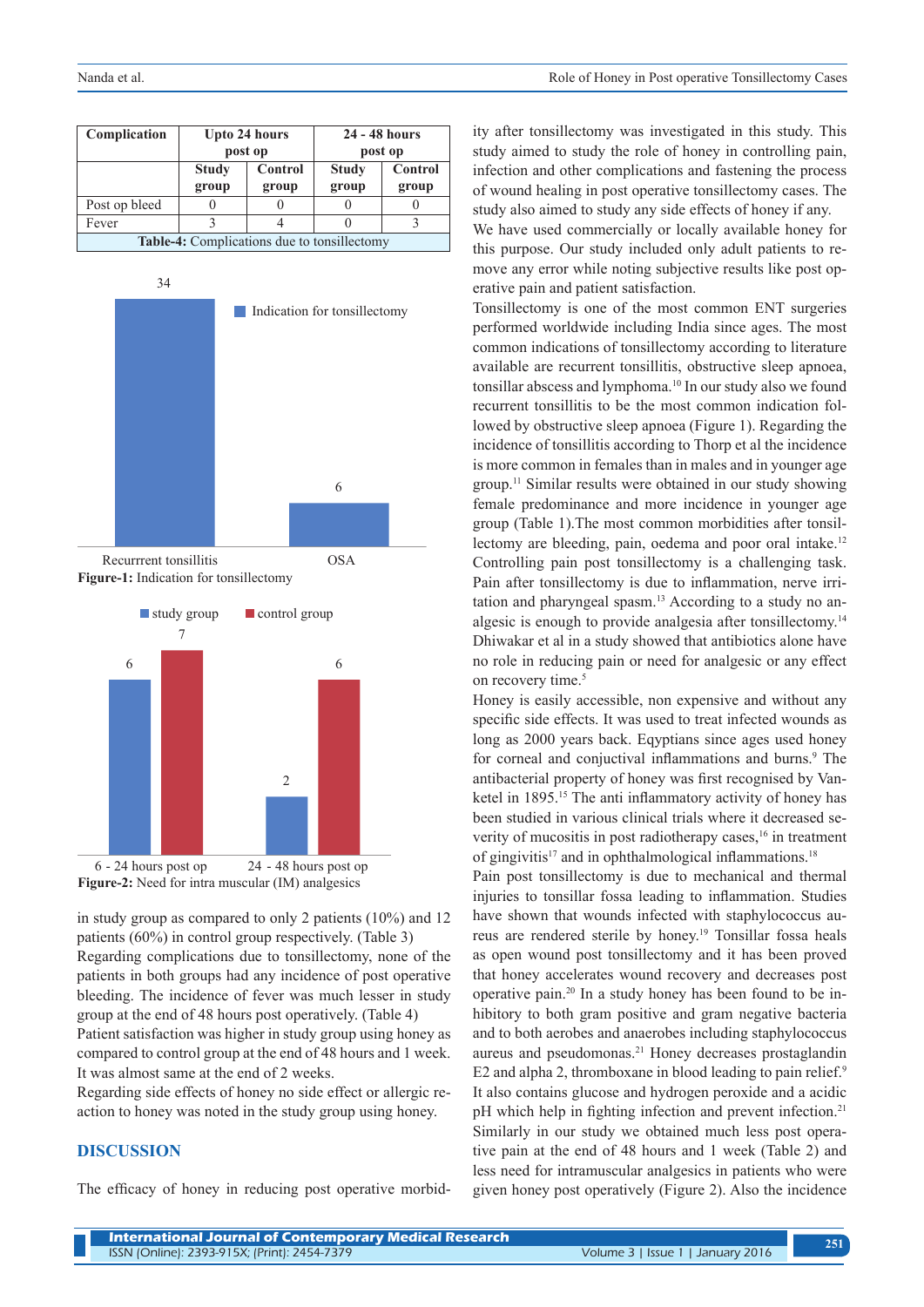of post operative infection was much lesser in study group using honey (Table 4).

Honey's role in wound debridement has also been studied.<sup>22</sup> Honey increases the activity of enzyme plasmin which has a role in tissue repair by inhibiting formation of plasminogen activating factor.23 It also stimulates the release of cytokines, tumour necrosis factor and interleukins from monocytes which play a role in healing and tissue repair.<sup>24</sup> In our study also we obtained faster wound epitheliazation in study group using honey (Table 3).

The side effects and allergic reaction to honey are rare.<sup>25</sup> It can cause a stinging pain due to acidic  $pH<sup>25</sup>$  It was also found in a study that there is no permanent resistance to honey.26 Honey though sometimes contains spores of clostridia which can cause botulism. In our study no side effects of honey in patients were noted in study group.

## **CONCLUSION**

Honey is an ancient remedy which is being rediscovered for post operative management of tonsillectomy cases. Honey with anti inflammatory effect can reduce post operative pain. Oral administration of honey post operatively increases wound healing, decreases infection because of its antimicrobial activity without causing any major side effects leading to greater patient satisfaction. It is also easily accessible and inexpensive.

So we can conclude that honey is effective and can be considered as a complimentary medicine alongside other modern pharmacological drugs with regard to post operative tonsillectomy cases.More research is needed to study and compare the effects of various sub types of honey availableand to study the use of honey in other post operative surgeries and in other acute inflammatory diseases of throat.

## **ACKNOWLEDGMENTS**

We would to thank our medical college and hospital for its support and the patients for cooperating with the study protocol.

## **REFERENCES**

- 1. Salonen A, Kokki H, Nuutinen J. Recovery After Tonsillectomy in Adults: A Three Week Follow up Study. Wiley Online Library; 2002: 94-98
- 2. Magdy EA, Elwany S, el-Daly AS, Abdel-Hadi M, Morshedy MA. Coblation tonsillectomy: a prospective, double-blind, randomized, clinical and histological comparison with dissection-ligation, monopolar electro cautery and laser tonsillectomies. J Laryngol Otol 2008;122:282–90.
- 3. Shirley WP, Woolley AL, Wiatrak BJ. Pharyngitis and adenotonsillar disease. In: Cummings CW, Flint PW, Haughey BH, et al. (editors). Otolaryngology: Head and Neck Surgery. 5th ed. Philadelphia: Mosby. 2010:

2782-2802.

- 4. Dhiwakar M, Brown PM. Are adjuvant therapies for tonsillectomy evidence based? J Laryngol Otol 2005;119:614– 9.
- 5. Dhiwakar M, Eng CY, Selvaraj S, McKerrow WS. Antibiotics to improve recovery following tonsillectomy: a systematic review. Otolaryngol Head Neck Surg. 2006; 134: 357–64.
- 6. Shnayder Y, Lee KC, Bernstein JM. Management of adenotonsillar disease. In: Lalwani AK (editor). Current Diagnosis & Treatment in Otolaryngology-Head & Neck Surgery. 2nd ed. New York: McGraw Hill. 2008: 340-7.
- 7. Kamaruddin MY, Zainabe SA, Anwar S, Mohd Razif MA, Mohd Yassim MY. The efficacy of honey dressing on chronic wounds and ulcers. In: Juraj M, editor. Honey: Current Research and Clinical Uses. New York: Nova Science Publishers 2012: 185–96.
- 8. Molan P. Why honey is effective as a medicine. 2. The scientific explanation of its effects. Bee World. 2001;82:22-40.
- 9. Ozlugedik S, Genc S, Unal A, Elhan AH, Tezer M, Titiz A. Can post-tonsillectomy pain be relieved with honey? Int J Pediatr Otorhinolaryngol 2006;70:1929–34.
- 10. Hsu AP, Tan KL, Tan YB, Han HJ, Lu PK. Benefits and efficacy of tonsillectomy for recurrent tonsillitis in adults. Acta Otolaryngol 2007;127: 62–4.
- 11. Thorp MA, Isaacs S, Sellars SL. Tonsillectomy and tonsillitis in Cape Town--age and sex of patients. S Afr J Surg. 2000;38:62-4.
- 12. Vardi A, Barzilay Z, Linder N, Cohen HA, Paret G, Barzilai A. Local application of honey for treatment of neonatal postoperative wound infection.Informa Healthcare; 1998: 429-432
- 13. Ernst E, Fialka V. Ice Freezes Pain? A Review of the Clinical Effectiveness of Analgesic Cold Therapy. J Pain Symptom Manag.1994;9:56-9.
- 14. Hamunen K, Kontinen V. Systematic review on analgesics given for pain following tonsillectomy in children. Pain. 2005;117:40-50.
- 15. Dustmann JH. Antibacterial effect of honey. Apiacta 1979;14:7-11.
- 16. Biswal BM, Zakaria A, Ahmad NM. Topical application of honey in the management of radiation mucositis: a preliminary study. Support Care Cancer 2003;11:242–8.
- 17. English HK, Pack AR, Molan PC. The effects of manuka honey on plaque and gingivitis: a pilot study. J Int Acad Periodontol 2004; 6:63–7.
- 18. Emarah MH. A clinical study of the topical use of bee honey in the treatment of some ocular diseases. Bull Islamic Med 1982;2:422–5.
- 19. Cooper RA, Molan PC, Harding KG. Antibacterial activity of honey against strains of Staphylococcus aureus from infected wounds. J R Soc Med 1999;92:283-5.
- 20. Amani S, Kheiri S, Ahmadi A. Honey versus diphenhydramine for post-tonsillectomy pain relief in pediatric cases: a randomized clinical trial. J Clin Diagn Res. 2015;9:SC01-4.